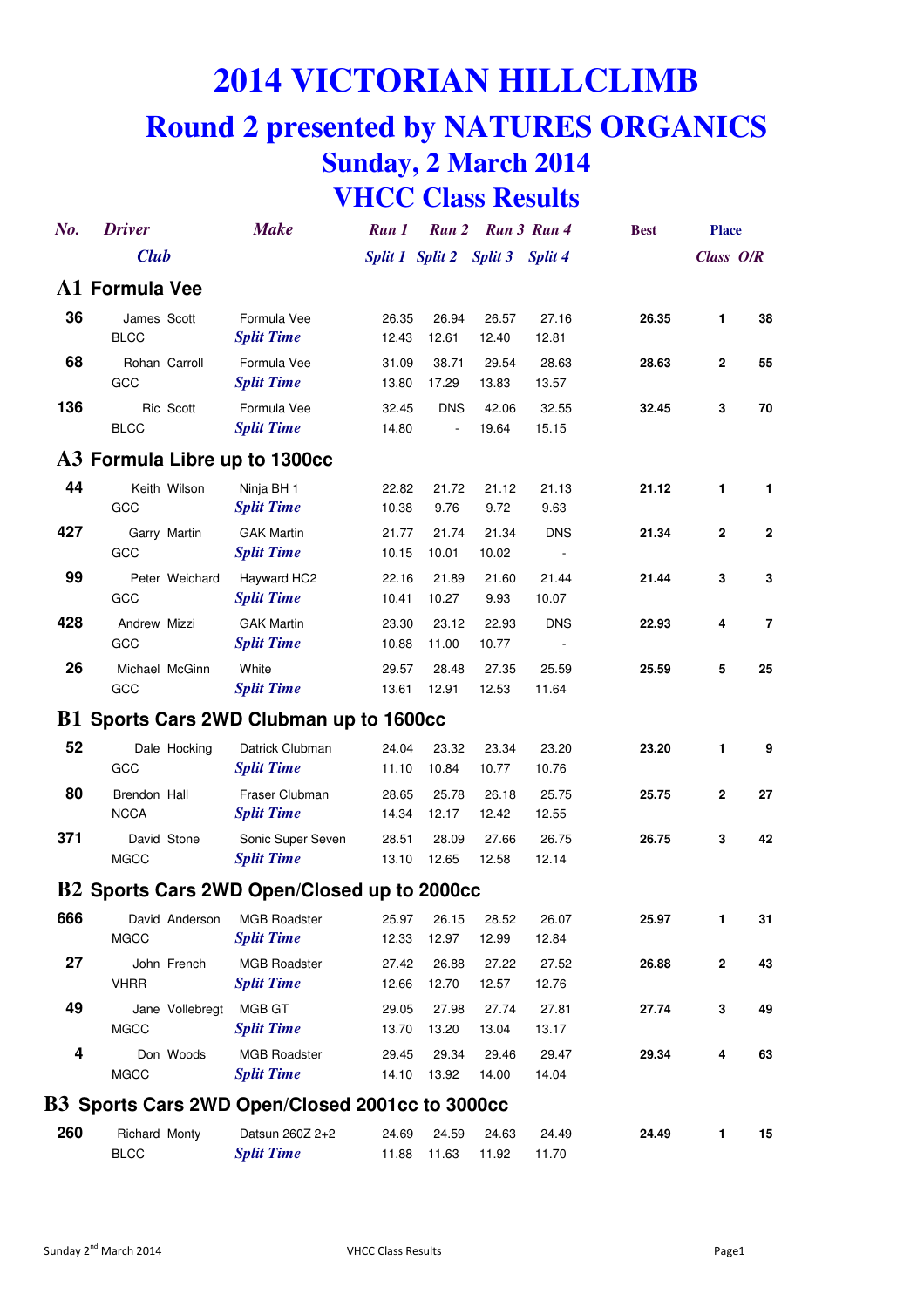#### **VHCC Class Results**

| No.            | <b>Driver</b>                                        | <b>Make</b>                             | Run 1           | Run 2          |                | Run 3 Run 4    | <b>Best</b> | <b>Place</b> |    |  |  |  |
|----------------|------------------------------------------------------|-----------------------------------------|-----------------|----------------|----------------|----------------|-------------|--------------|----|--|--|--|
|                | <b>Club</b>                                          |                                         | Split 1 Split 2 |                | <b>Split 3</b> | Split 4        |             | Class O/R    |    |  |  |  |
|                | B4 Sports Cars 2WD Open/Closed 3001cc and over       |                                         |                 |                |                |                |             |              |    |  |  |  |
| 777            | Ian Holdsworth Mazda RX7<br>GCC                      | <b>Split Time</b>                       | 23.57<br>11.25  | 23.28<br>11.06 | 22.72<br>11.02 | 23.14<br>10.86 | 22.72       | 1.           | 5  |  |  |  |
| 177            | Neil Hawker<br><b>PCV</b>                            | Daytona Coupe<br><b>Split Time</b>      | 24.61<br>11.73  | 23.76<br>11.16 | 23.92<br>11.42 | 23.78<br>11.40 | 23.76       | $\mathbf{2}$ | 12 |  |  |  |
|                | <b>B6 Marque Sports Cars up to 2000cc</b>            |                                         |                 |                |                |                |             |              |    |  |  |  |
| 20             | Mike Ellsmore<br><b>MGCC</b>                         | <b>MGA Coupe</b><br><b>Split Time</b>   | 28.31<br>13.25  | 27.37<br>12.90 | 27.71<br>13.03 | 27.29<br>12.68 | 27.29       | 1            | 48 |  |  |  |
| $\overline{7}$ | David Bellenger<br><b>PIARC</b>                      | Honda CRX<br><b>Split Time</b>          | 31.16<br>13.86  | 28.43<br>13.00 | 28.03<br>12.94 | <b>DNS</b>     | 28.03       | $\mathbf 2$  | 52 |  |  |  |
| 6              | James Scott<br><b>BLCC</b>                           | Nota Fang<br><b>Split Time</b>          | 29.09<br>13.00  | 29.19<br>13.51 | 28.76<br>13.21 | 31.50<br>14.11 | 28.76       | 3            | 56 |  |  |  |
| 66             | Jonathon Scott<br><b>BLCC</b>                        | Nota Fang<br><b>Split Time</b>          | 33.37<br>14.69  | 29.08<br>12.69 | 29.89<br>13.52 | 28.99<br>13.05 | 28.99       | 4            | 60 |  |  |  |
| 16             | Ric Scott<br><b>BLCC</b>                             | Nota Fang<br><b>Split Time</b>          | 32.40<br>14.21  | 31.86<br>13.79 | 31.94<br>13.94 | 33.19<br>15.06 | 31.86       | 5            | 69 |  |  |  |
|                | B7 Marque Sports Cars 2001cc to 3000cc               |                                         |                 |                |                |                |             |              |    |  |  |  |
| 968            | Paul Rojo<br><b>PCV</b>                              | Porsche 968<br><b>Split Time</b>        | 27.70<br>13.07  | 26.09<br>12.31 | 25.72<br>12.26 | 25.67<br>12.12 | 25.67       | 1            | 26 |  |  |  |
| 510            | John Elliott<br><b>RCCV</b>                          | Renault Alpine GTA<br><b>Split Time</b> | 31.33<br>13.03  | 26.85<br>13.17 | 26.97<br>12.89 | 26.58<br>12.73 | 26.58       | $\mathbf{2}$ | 41 |  |  |  |
| 59             | Rob Wilson<br><b>MGCC</b>                            | <b>MGA</b><br><b>Split Time</b>         | 31.75<br>15.06  | 30.60<br>14.03 | 30.62<br>13.82 | 32.61<br>13.76 | 30.60       | 3            | 67 |  |  |  |
|                | <b>B8 Marque Sports Cars 3001cc and over</b>         |                                         |                 |                |                |                |             |              |    |  |  |  |
| 911            | Steve Kosa<br><b>PCV</b>                             | Porsche GT3<br><b>Split Time</b>        | 26.26<br>11.90  | 26.01<br>12.28 | 25.96<br>11.65 | 25.82<br>11.81 | 25.82       | 1            | 28 |  |  |  |
|                | C1 Sports Sedans 2WD up to 1600cc                    |                                         |                 |                |                |                |             |              |    |  |  |  |
| 13             | David Cantwell<br>GCC                                | Honda Civic<br><b>Split Time</b>        | 25.01<br>12.29  | 25.23<br>12.42 | 24.58<br>12.13 | 24.65<br>12.17 | 24.58       | 1            | 16 |  |  |  |
| 173            | Jon Bailey<br><b>VMCI</b>                            | Austin Mini<br><b>Split Time</b>        | 29.02<br>13.48  | 28.71<br>13.40 | 28.19<br>13.16 | 28.95<br>13.29 | 28.19       | $\mathbf{2}$ | 53 |  |  |  |
| 5              | David Kelly<br><b>VMCI</b>                           | Morris Cooper S<br><b>Split Time</b>    | 30.99<br>13.87  | 29.24<br>13.25 | 28.91<br>13.08 | 31.45<br>13.23 | 28.91       | 3            | 59 |  |  |  |
|                | C <sub>2</sub> Sports Sedans 2WD 1601cc up to 2000cc |                                         |                 |                |                |                |             |              |    |  |  |  |
| 86             | Col Hunter<br><b>FFCC</b>                            | Ford Escort<br><b>Split Time</b>        | 27.06<br>12.82  | 26.11<br>12.45 | 26.19<br>12.37 | 26.39<br>12.33 | 26.11       | 1            | 33 |  |  |  |
| 541            | Gavin Langmuir<br>GCC                                | Nissan Pulsar<br><b>Split Time</b>      | 29.26<br>13.24  | 29.13<br>13.22 | 29.47<br>13.96 | 28.86<br>13.03 | 28.86       | 2            | 58 |  |  |  |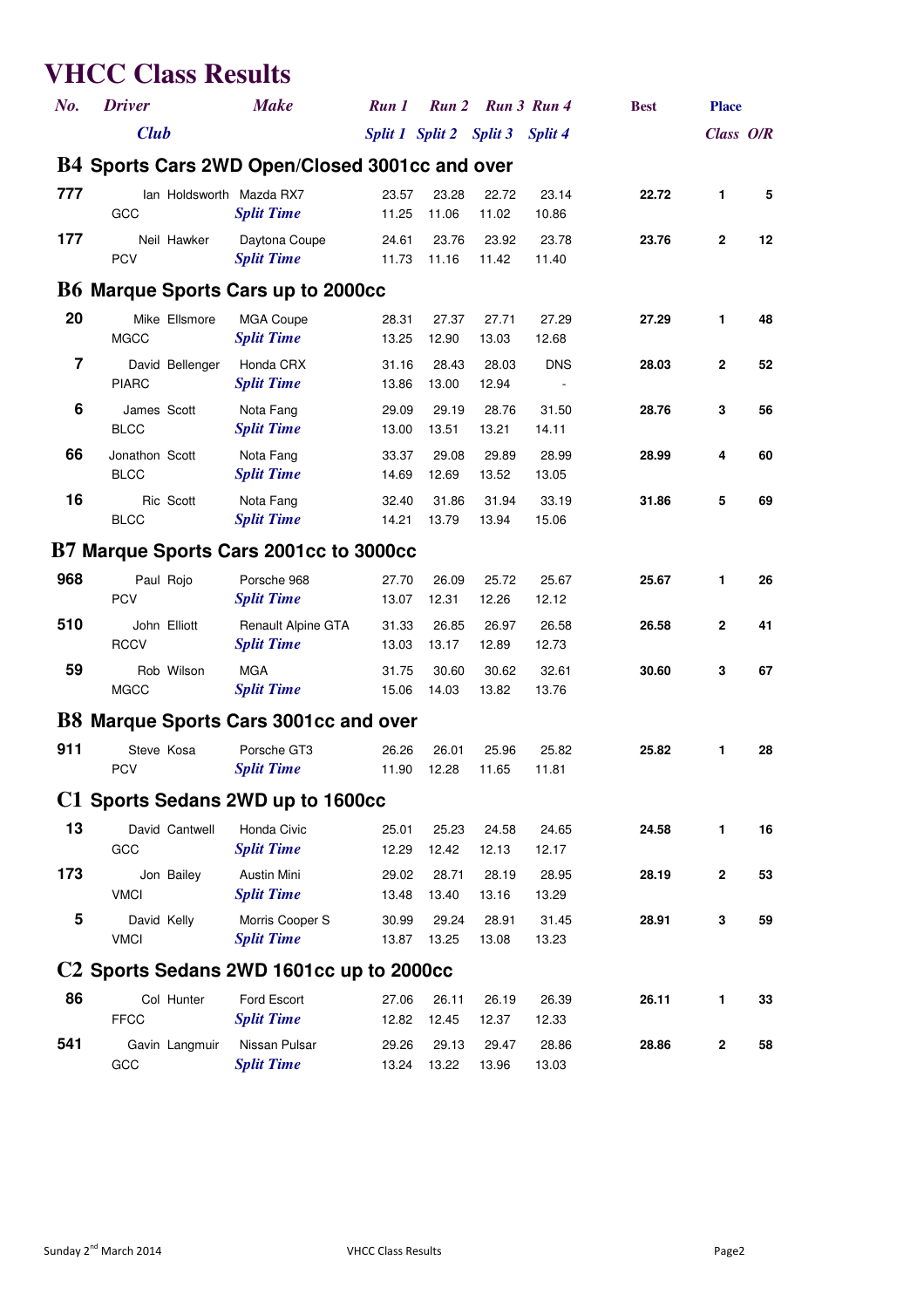## **VHCC Class Results**

| No.                                  | <b>Driver</b>                                 | <b>Make</b>                                          | Run 1           |                | Run 2 Run 3 Run 4 |                | <b>Best</b> | <b>Place</b> |    |  |  |  |
|--------------------------------------|-----------------------------------------------|------------------------------------------------------|-----------------|----------------|-------------------|----------------|-------------|--------------|----|--|--|--|
|                                      | <b>Club</b>                                   |                                                      | Split 1 Split 2 |                | <b>Split 3</b>    | Split 4        |             | Class O/R    |    |  |  |  |
| C3 Sports Sedans 2WD 2001cc and over |                                               |                                                      |                 |                |                   |                |             |              |    |  |  |  |
| 171                                  | Lindsay Sieber<br><b>VMCI</b>                 | Mini Cooper<br><b>Split Time</b>                     | 25.43<br>12.23  | 24.67<br>11.77 | 24.75<br>11.79    | 24.32<br>11.94 | 24.32       | 1.           | 14 |  |  |  |
|                                      | C5 Sports Sedans 4WD 3001cc and over          |                                                      |                 |                |                   |                |             |              |    |  |  |  |
| 191                                  | Vin Stenta<br><b>NDSOC</b>                    | Nissan R32 GTR<br><b>Split Time</b>                  | 25.61<br>11.83  | 23.48<br>10.95 | 24.00<br>11.03    | 22.80<br>10.78 | 22.80       | 1            | 6  |  |  |  |
| 77                                   | James Callahan<br><b>WRX</b>                  | Mitsubishi EVO 7<br><b>Split Time</b>                | 23.79<br>11.29  | 23.19<br>11.06 | 23.38<br>11.38    | 23.08<br>11.16 | 23.08       | $\mathbf{2}$ | 8  |  |  |  |
| 61                                   | Darcy Mills<br>GCC                            | Subaru Sedan<br><b>Split Time</b>                    | 25.92<br>11.95  | 25.00<br>11.51 | 24.05<br>11.05    | 23.47<br>10.81 | 23.47       | 3            | 11 |  |  |  |
| 161                                  | Norm Mills<br>GCC                             | Subaru Sedan<br><b>Split Time</b>                    | 24.29<br>10.86  | 24.48<br>11.04 | 24.10<br>10.97    | 23.97<br>11.10 | 23.97       | 4            | 13 |  |  |  |
| 91                                   | <b>NDSOC</b>                                  | Karyn Hamer-Finn Nissan R32 GTR<br><b>Split Time</b> | 26.61<br>12.61  | 25.97<br>12.35 | 25.70<br>12.36    | 25.23<br>12.05 | 25.23       | 5            | 19 |  |  |  |
|                                      | C6 Improved Production 2WD up to 1600cc       |                                                      |                 |                |                   |                |             |              |    |  |  |  |
| 100                                  | lan Grinter<br><b>VMCI</b>                    | Morris Cooper<br><b>Split Time</b>                   | 28.33<br>14.79  | 25.16<br>12.02 | 24.85<br>11.86    | 24.75<br>11.75 | 24.75       | 1            | 18 |  |  |  |
| 491                                  | Jess Harper<br><b>PIARC</b>                   | <b>Toyota Corolla</b><br><b>Split Time</b>           | 27.62<br>13.21  | 27.57<br>13.03 | 27.67<br>12.51    | 26.27<br>12.42 | 26.27       | $\mathbf{2}$ | 35 |  |  |  |
| 342                                  | Simon Piper<br><b>RSOC</b>                    | Ford Laser S<br><b>Split Time</b>                    | 27.23<br>12.84  | 27.30<br>12.96 | 27.20<br>13.01    | 27.46<br>12.88 | 27.20       | 3            | 45 |  |  |  |
| 144                                  | Ken Parry<br><b>WDCC</b>                      | Ford Cortina Mk1<br><b>Split Time</b>                | 29.40<br>14.02  | 27.98<br>13.08 | 28.00<br>12.82    | 27.26<br>12.58 | 27.26       | 4            | 46 |  |  |  |
| 88                                   | Phlip Mok<br><b>HCCV</b>                      | Honda Civic<br><b>Split Time</b>                     | 30.00<br>14.16  | 29.15<br>13.74 | 28.50<br>13.14    | 27.79<br>12.93 | 27.79       | 5            | 50 |  |  |  |
| 17                                   | Graeme Edwards<br><b>RCCV</b>                 | Renault 17 TL<br><b>Split Time</b>                   | 28.96<br>13.65  | 28.02<br>13.32 | 28.76<br>13.19    | 28.92<br>13.45 | 28.02       | 6            | 51 |  |  |  |
| 37                                   | Frank Bradley<br><b>VMCI</b>                  | Mini R50<br><b>Split Time</b>                        | 30.21<br>14.40  | 28.47<br>13.71 | 28.75<br>13.90    | 29.08<br>14.16 | 28.47       | 7            | 54 |  |  |  |
| 481                                  | Rhea Scheltus<br><b>PIARC</b>                 | <b>Toyota Corolla</b><br><b>Split Time</b>           | 30.40<br>14.62  | 29.97<br>14.35 | 29.25<br>13.87    | 29.82<br>13.81 | 29.25       | 8            | 61 |  |  |  |
| 107                                  | John Moore<br>Vic Mini                        | <b>BMC Mini Deluxe</b><br><b>Split Time</b>          | 34.50<br>15.84  | 34.73<br>16.04 | 35.11<br>16.17    | 35.13<br>16.01 | 34.50       | 9            | 72 |  |  |  |
|                                      | C7 Improved Production 2WD 1601cc to 2000cc   |                                                      |                 |                |                   |                |             |              |    |  |  |  |
| 210                                  | Phillip Chapman<br><b>VHRR</b>                | Datsun 120Y<br><b>Split Time</b>                     | 25.45<br>12.17  | 25.26<br>12.08 | 25.57<br>12.22    | 25.61<br>12.15 | 25.26       | 1            | 21 |  |  |  |
| 142                                  | Michael O'Brien<br>GCC                        | Volvo 142<br><b>Split Time</b>                       | 26.95<br>12.82  | 26.38<br>12.61 | 26.09<br>12.47    | 26.41<br>12.68 | 26.09       | $\mathbf 2$  | 32 |  |  |  |
| 403                                  | Jack Forsyth<br><b>TCCA</b>                   | Toyota Celica<br><b>Split Time</b>                   | 28.76<br>13.84  | 29.19<br>13.82 | 71.23<br>13.94    | 28.94<br>13.93 | 28.76       | 3            | 56 |  |  |  |
| 375                                  | Andrea Ashton WardFord Cortina<br><b>MGCC</b> | <b>Split Time</b>                                    | 30.80<br>14.67  | 29.84<br>14.15 | 29.64<br>14.01    | 29.95<br>13.88 | 29.64       | 4            | 64 |  |  |  |
| 275                                  | Don Ashton<br>MGCC                            | Ford Cortina<br><b>Split Time</b>                    | 29.78<br>13.92  | 31.35<br>14.33 | 32.18<br>14.93    | 30.97<br>14.54 | 29.78       | 5            | 66 |  |  |  |